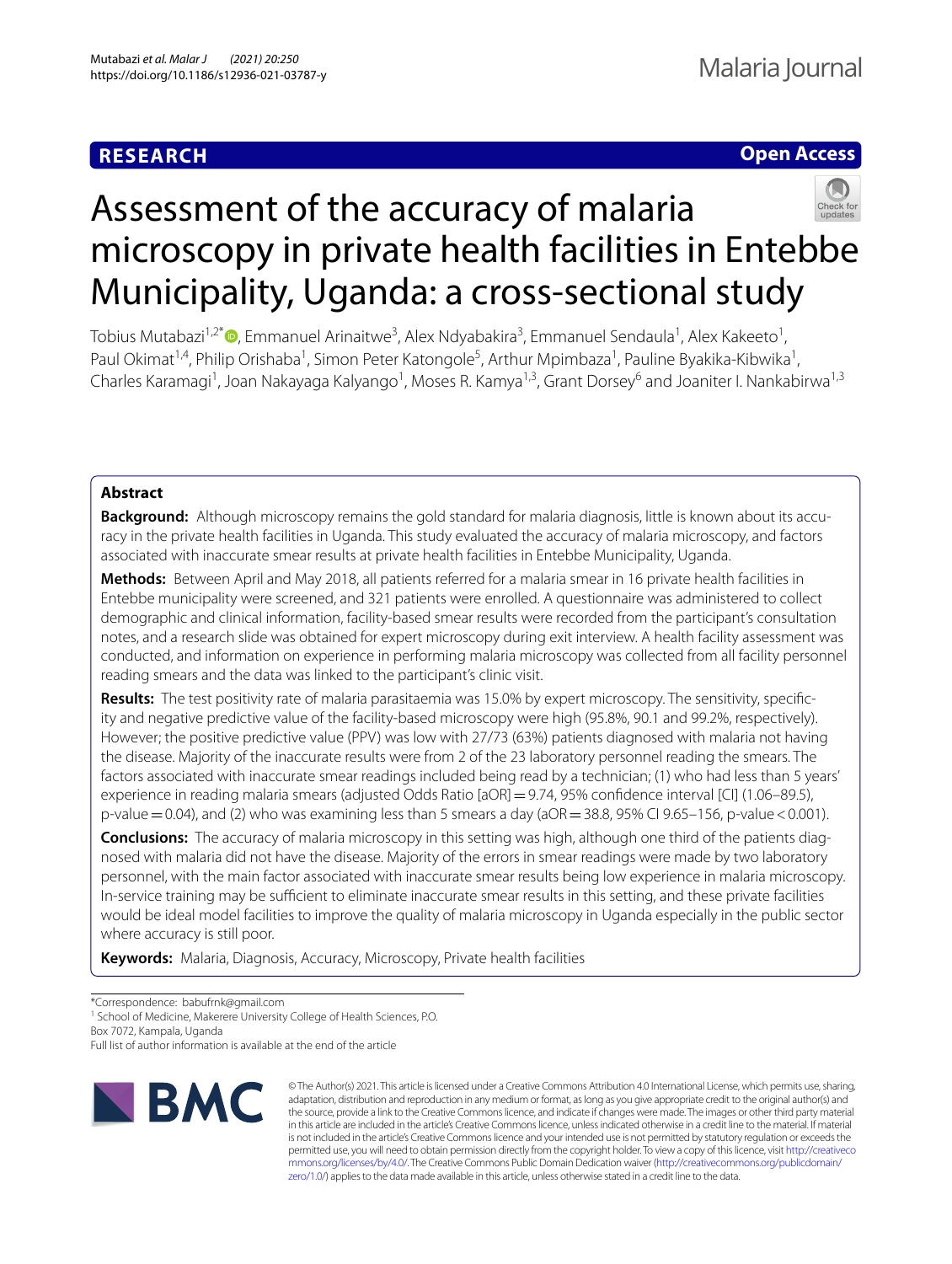## **Background**

Despite the use of highly efective control interventions, malaria remains a signifcant health problem in many sub-Saharan countries [[1\]](#page-7-0). In Uganda, malaria accounts for 27–34% of all outpatient visits, and 19–30% of all in-patient admissions [[2](#page-7-1)]. Like many other endemic countries, Uganda has adopted the World Health Organization (WHO) recommendation for parasitological confrmation of malaria prior to treatment [[3\]](#page-7-2). Data from the 2019 Uganda District Health Management Information System 2 (DHIS-2) showed that 71% of the reported malaria cases in the country had a laboratory confrmation [[2](#page-7-1)]. Microscopy is currently the gold standard for malaria diagnosis in Uganda [[3](#page-7-2)]. Using microscopy for laboratory confrmation of malaria has some advantages over rapid diagnostic tests including characterizing species, quantifying parasite density, assessing response to anti-malarial therapy and being cheaper if trained staff and equipment are available [\[4\]](#page-7-3). However, the accuracy of microscopy is limited by a number of factors including the parasite density, skill of the microscopist, age/immunity of the patient, and malaria endemicity  $[5-7]$  $[5-7]$ . The accuracy of the diagnostic used in the identifcation of malaria cases is crucial for case management, as it may afect the clinician's treatment practices [\[3](#page-7-2)]. Studies have shown that although many of the clinicians use diagnostic results to guide malaria treatment, a number of times anti-malarials are prescribed in patients with negative test results [[8](#page-7-6)[–10](#page-7-7)]. One of the cited reasons for not adhering to test results to guide treatment practices is the fear of missing malaria cases due to false negative results [[11–](#page-7-8)[13\]](#page-7-9). This observation highlights the need for highly accurate diagnostics especially in areas where malaria transmission is declining so that the benefts of the malaria test and treatment recommendations can be realized.

Previous evaluations have shown that the accuracy of malaria microscopy is often poor  $[6]$  $[6]$ , and some of the documented factors associated with inaccurate microscopy include; poorly organized health systems, poor supplies and lack of quality reagents for microscopy, poor workplace environment, and lack of well-trained personnel who are able to accurately prepare and read blood slides [\[4](#page-7-3)]. Several interventions such as refresher training in malaria microscopy have been rolled out in order to improve the quality and accuracy of malaria microscopy in Africa  $[14–16]$  $[14–16]$  $[14–16]$ , however, both evaluations and interventions have concentrated on the public sector leaving a gap in the private sector. The private sector plays an important role in increasing access to case management with more than 60% of febrile patients frst seeking care in private facilities [[17\]](#page-7-13). In order to achieve the "total health system" approach in addressing challenges in malaria diagnosis, strategies therefore need to be designed to ft both the public and private sectors. This study evaluated the accuracy of blood smear microscopy and the factors associated with inaccurate microscopy in private health facilities of Entebbe Municipality in Uganda.

# **Methods**

## **Study design**

This was a cross-sectional study conducted between April and May 2018 in private health facilities that routinely used microscopy for laboratory diagnosis of malaria in Entebbe Municipality.

# **Study setting**

Entebbe municipality is an urban town located in Central Uganda on a peninsula adjacent to Lake Victoria. It is approximately 37 km, southwest of Kampala, the capital city. The municipality has 36 private health facilities of which 20 have capacity to perform malaria microscopy. Malaria transmission is low in Entebbe, with the prevalence of parasitaemia estimated at 1% by microscopy in children under 5 years according to the 2018–2019 malaria indicator survey [[18\]](#page-7-14). Two peaks (in May and November) of malaria transmission coinciding with peak rainfall patterns are observed in the area [\[19\]](#page-7-15). According to the District Health Information System-2 (DHIS2), there are 7 public health facilities (02 at a hospital level, 03 Health Centre III and 02 Health Centre II) in Entebbe Municipality. In 2020, about 71,842 patients were registered at Outpatient Departments (OPD) of these health units. There were 7420 suspected malaria cases of which 1050 (14.2%) tested positive for malaria.

Like the rest of Uganda, the main cause of malaria is Plasmodium falciparum. The main malaria control measures in the area include malaria case management with artemisinin-based combined therapy and use of longlasting insecticidal nets (LLINs). Entebbe has had three rounds of free LLINs distribution (in 2014, 2017, January 2021).

#### **Study population and procedures**

Information on private health facilities in the municipality was collected from the municipal offices and all facilities on the list were visited to establish if they used microscopy for malaria diagnosis. Permission to conduct the study was sought from the health facility heads at facilities with active microscopy during the study period. In all facilities where permission for the study was granted, data was collected over the study period from the laboratory personnel conducting microscopy and from patients fulflling the inclusion criteria at exit. A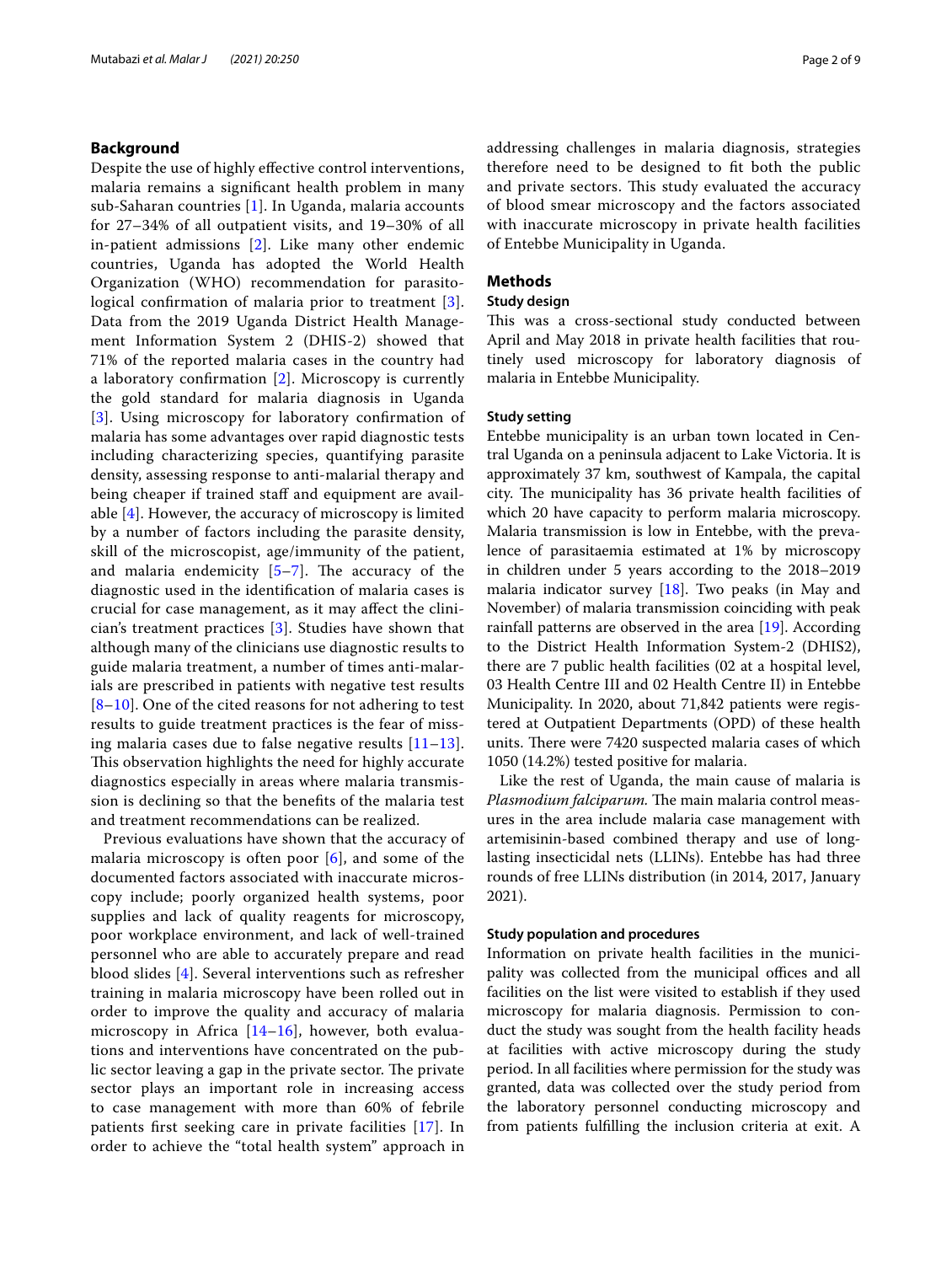health facility assessment was also conducted for all participating facilities.

For exit interviews, participants were included in the study if they; (1) had been referred to the laboratory for microscopy and had their results recorded in their medical form, (2) provided written informed consent to participate in the study (for adults) or had consent provided by their guardian (children under 18 years), (3) provided assent to participate in the study for participants aged 8–17 years. During the exit interview, study personnel stationed daily at the participating clinics collected information about the patient's age, history of fever, temperature, main complaints and if they used a bed net the night prior to the survey. Facility-based blood smear results were recorded from the participant's consultation notes, and a second (research) blood slide was obtained by fnger-prick by the study personnel for later staining/reading. All research smears were collected prior to initiation of the recommended treatment. All research smears were air dried and fxed at the facility and subsequently transported to the malaria reference laboratory (Makerere University-University of California San Francisco Molecular Laboratory—Mulago) for staining and reading.

### **Laboratory procedures**

All research smears were stained with 2% Giemsa for 30 min and read by expert microscopists who were blinded to the facility-based results. Thick smears were evaluated for presence of parasites. Parasite densities were determined by counting the number of parasites per 200 leukocytes (or per 500, if the count was less than 10 parasites per 200 leukocytes), assuming a leukocyte count of 8000 cells/ $\mu$ l. Asexual parasitaemia of any level was reported as positive and a smear was considered negative after reviewing 100 high powered felds. All smears were examined by two independent and expert microscopists at the reference laboratory. A third expert microscopist resolved any discrepancies arising from the results of the two microscopists. The expertise level of the microscopists according to the WHO competency assessment protocol is estimated to be level III.

## **Data management and analysis**

Data were entered and cleaned using Epi Info software version 7.1.5 and exported to STATA version 14 (College Station, TX: Stata Corp LP) for analysis. Measures of diagnostic accuracy (sensitivity, specifcity, positive predictive value and negative predictive values) were calculated using expert microscopy as the gold standard. Key study metrics were defned as follows;

- 1. Sensitivity: The proportion of test results that were positive by both expert and facility-based results divided by the total number of test results that were positive by expert microscopy.
- 2. Specificity: The proportion of test results that were negative by both expert and facility-based testing, divided by the total number that were negative by expert microscopy.
- 3. Positive predictive value: The proportion of test results that were positive by both expert microscopy and facility-based testing, divided by the total number of tests that were positive by the facility-based testing.
- 4. Negative predictive value: The proportion of test results that were negative by both expert microscopy and facility-based testing, divided by the total number of tests that were negative by the facility-based testing.
- 5. Kappa Statistic was defned as Observed agreement minus Expected agreement divided by 100 expected agreement. This metric was used to estimate the level of agreement between the readers for the facility-based smear and the gold standard microscopists.

Results were categorized as accurate diagnosis (similar result by both expert and health facility technician) or inaccurate diagnosis (the expert result is diferent from the health facility-based reading). Generalized linear model was used to determine the factors associated with inaccurate BS microscopy and also account for clustering at the level of both health facility and microscopist. All statistical tests were two-sided with adjusted odds ratios that were presented with their 95% confdence interval (CI) and p-values.

# **Results**

# **Study population**

There were 20 (55.6%) private health facilities that had microscopy as the routine malaria diagnostic tool, of which 16 (80.0%) agreed to participate and were enrolled in the study. Detailed characteristics of the study health facilities, laboratory personnel, and study participants are presented in Table [1.](#page-3-0) Of the 16 enrolled facilities, 37.5%  $(n=6)$  provided only outpatient services while the rest provided both in and outpatient services. The majority of the enrolled facilities (62.5%,  $n=10$ ) had more than one dedicated laboratory staff who performed the malaria microscopy tests. During the study period, a total of 23 laboratory personnel stained and read blood smears at the 16 participating facilities. A majority of the laboratory personnel (52.2%,  $n=12$ ) had a certificate in medical laboratory as their highest level of education.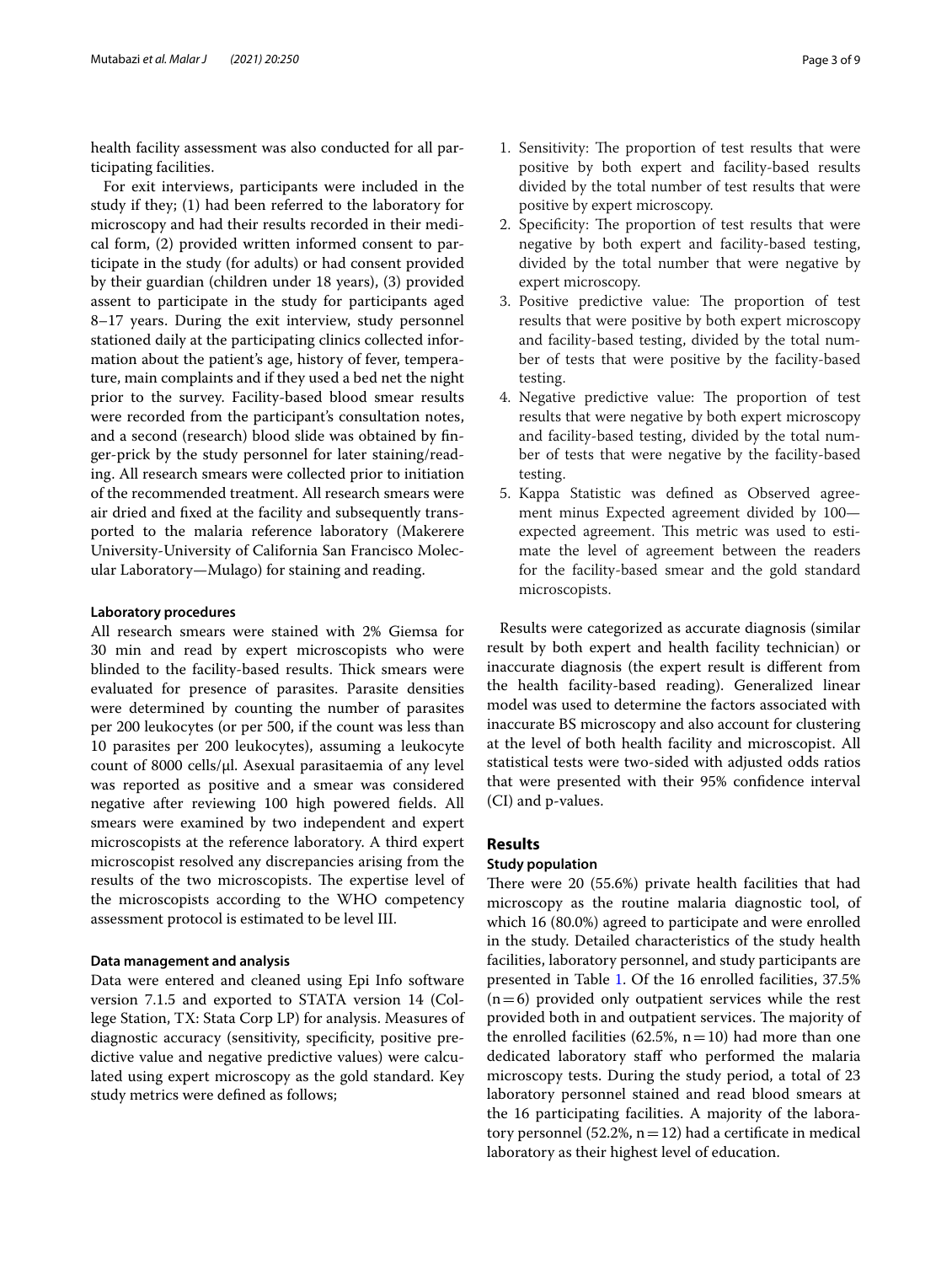<span id="page-3-0"></span>**Table 1** Patient, health facility and laboratory personnel characteristics

| Characteristic                                     | n(%)       |
|----------------------------------------------------|------------|
| Health facility characteristics ( $n = 16$ )       |            |
| Number of laboratory personnel per facility        |            |
| 1                                                  | 10(62.5)   |
| $\overline{2}$                                     | 5(31.3)    |
| 3                                                  | 1(6.3)     |
| Type of services                                   |            |
| Out-patient only                                   | 6(37.5)    |
| Out and in-patient                                 | 10 (62.6)  |
| Sufficient lighting in the laboratory              | 12 (75.0)  |
| Sufficient laboratory space                        | 11 (68.8)  |
| Average malaria smears read by technicians per day |            |
| $<$ 5 patients                                     | 4(25.0)    |
| $\geq$ 5 patients                                  | 12 (75.0)  |
| Slide re-used                                      | 8(50.0)    |
| Laboratory personnel characteristics ( $n = 23$ )  |            |
| Sex (female)                                       | 4(18.1)    |
| Age (years)                                        |            |
| < 30                                               | 15 (65.2)  |
| $\geq 30$                                          | 8(34.8)    |
| Working experience (years)                         |            |
| < 5                                                | 11 (47.8)  |
| > 5                                                | 12(52.2)   |
| Oualification                                      |            |
| Lab assistant                                      | 12 (52.2)  |
| Lab technician                                     | 11 (47.8)  |
| Recent refresher training in malaria diagnosis     | 10(43.5)   |
| Patient characteristics (n = 321)                  |            |
| Sex (female)                                       | 174 (54.2) |
| Age (years)                                        |            |
| < 5                                                | 50 (15.6)  |
| $5 - 15$                                           | 42 (13.1)  |
| >15                                                | 229 (71.3) |
| Reported bed net use the night prior to visit      | 273 (85.1) |
| Fever as a presenting complaint                    | 160 (49.8) |

At the 16 study facilities, a total of 412 patients were screened to participate in the study, of which 321 (77.9%) were enrolled. Reasons for exclusion included refusal to provide consent (57.1%,  $n=52$ ) or lack of a parent/guardian to provide consent for children under 18 years (42.9%,  $n=39$ ). The majority (71.3%,  $n=229$ ) were more than 15 years of age and their most common presenting complaint was fever (49.8%,  $n=160$ ).

#### **The accuracy of health facility‑based microscopy**

The overall test positivity rate was  $22.7\%$  (73/321) by health facility-based microscopy and 15% (48/321) by

<span id="page-3-1"></span>**Table 2** Slide positivity rate and accuracy of private health facilities-based microscopy compared to expert microscopy

|                                     | All participants   |
|-------------------------------------|--------------------|
| Number tested                       | 321                |
| Slide positivity rate (facility, %) | 227                |
| Slide positivity rate (expert, %)   | 150                |
| Sensitivity                         | 95.8% (85.7-99.5%) |
| Specificity                         | 90.1% (85.9-93.4%) |
| Positive predictive value           | 63.0% (50.9-74.0%) |
| Negative predictive value           | 99.2% (97.1-99.9%) |

expert microscopy (Table [2\)](#page-3-1). A total of 46 smears were positive and 246 were negative by both health facilitybased microscopy and expert microscopy, resulting in a percentage agreement of  $91.0\%$  (Kappa = 0.71). Using expert microscopy as the gold standard, the overall sensitivity of health facility-based microscopy was 95.8% and specificity was 90.1%. The overall accuracy of the health facility-based microscopy was 91%.

Out of the 321 total smear readings at the facility, 29 readings were inaccurate. The negative predictive value was very high (99.2%), meaning that malaria was missed in only 2 of 248 slides read as negative at the health facility. However, the positive predictive value was relatively poor (63.0%), meaning that 27 of 73 people diagnosed with malaria at the health facility may not actually have malaria. Looking at the risk of inaccurate diagnosis at the level of the health facility and laboratory personnel, the majority of the errors in smear readings were made at just 2 facilities, and each of these facilities had only one laboratory personnel (Fig. [1A](#page-4-0), B).

# **Factors associated with inaccurate health facility‑based malaria microscopy**

A total of 29 (9.0%) health facility-based results were inaccurate. False negative and positive results were 2 and 27, respectively. Participants whose smears were examined by a laboratory technician who had worked (read smears) for less than 5 years were more likely to have inaccurate result compared to those examined by a technician with 5 or more years of experience (aOR = 9.74, 95% CI 1.06–89.5, p-value = 0.04). In addition, participants whose smears were read by a technician whose facilities were examining less than 5 smears a day were more likely to have inaccurate smear result than those where the technician were examining 5 or more smears a day (aOR = 38.8, 95% CI 9.65–156, p-value < 0.001). Laboratory personnel who reported not having refresher training in malaria microscopy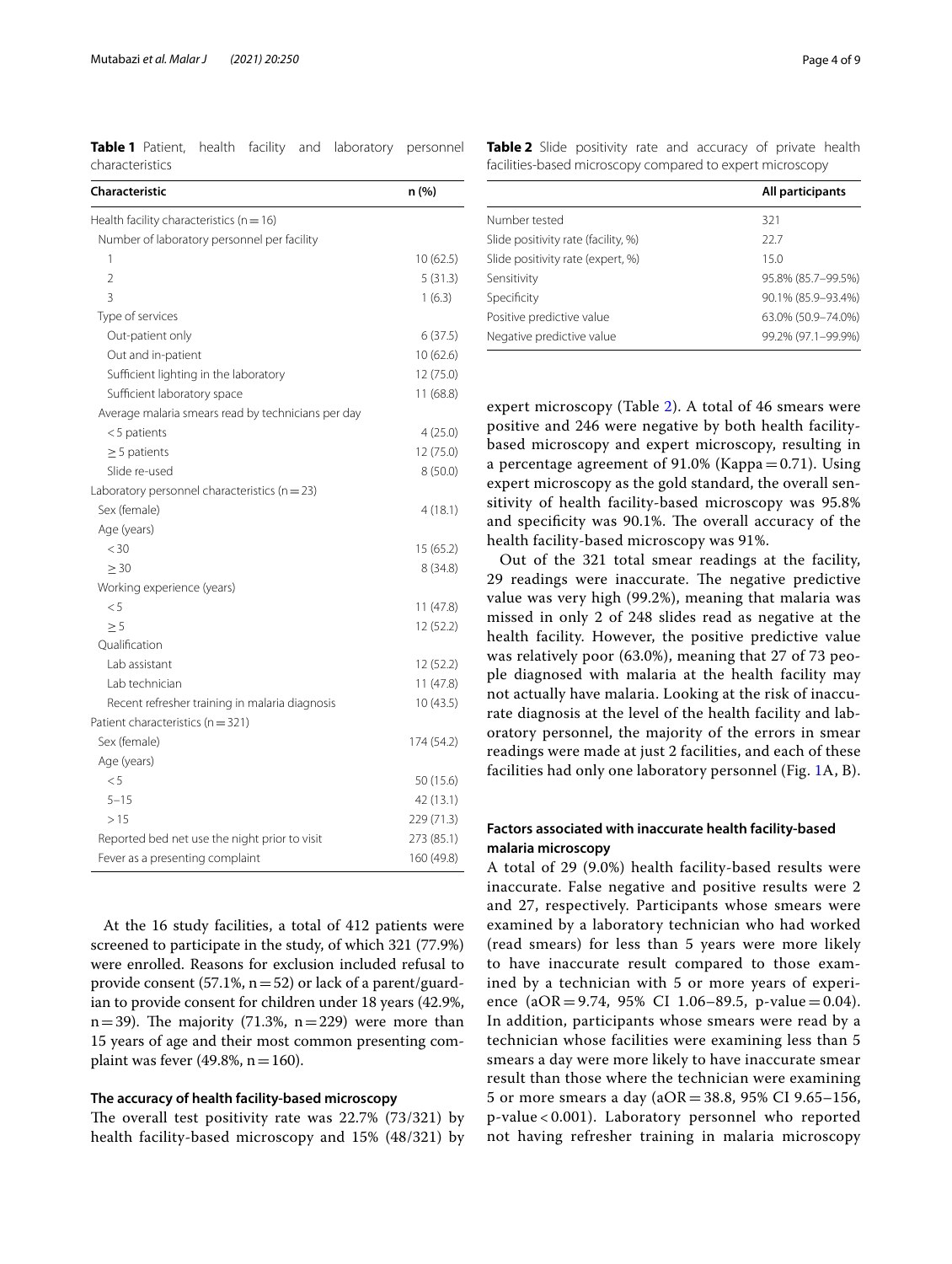<span id="page-4-0"></span>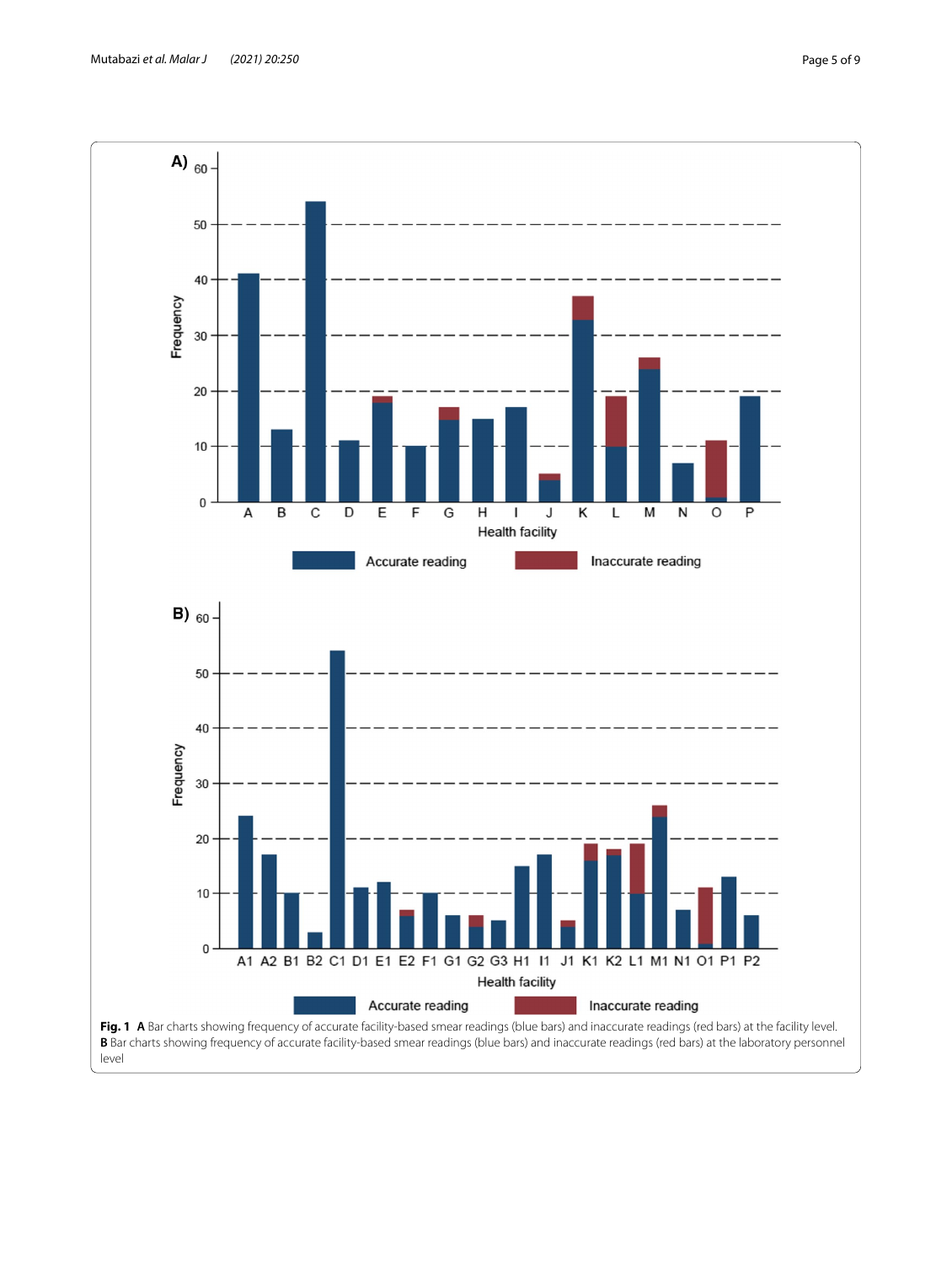| Variable                                 | Inaccurate result n/N | Univariate analysis      |         | Multivariate analysis    |         |
|------------------------------------------|-----------------------|--------------------------|---------|--------------------------|---------|
|                                          | (%)                   | OR (95% CI) <sup>a</sup> | p-value | OR (95% CI) <sup>a</sup> | p-value |
| Age of the patient (years)               |                       |                          |         |                          |         |
| < 5                                      | 2/50(4.0)             | Reference group          |         | Reference group          |         |
| $5 - 15$                                 | 8/42 (19.1)           | $1.75(0.24 - 12.8)$      | 0.58    | $1.57(0.22 - 11.3)$      | 0.66    |
| >15                                      | 19/229 (8.3)          | $0.83(0.14 - 5.11)$      | 0.84    | $0.58(0.10 - 3.40)$      | 0.55    |
| Sex of the patient                       |                       |                          |         |                          |         |
| Female                                   | 15/174 (8.6)          | Reference group          |         | Reference group          |         |
| Male                                     | 14/147 (9.5)          | $1.26(0.45 - 3.49)$      | 0.66    | $1.13(0.41 - 3.09)$      | 0.82    |
| Reported bed-net use                     |                       |                          |         |                          |         |
| Yes                                      | 24/273 (8.8)          | Reference group          |         | Reference group          |         |
| No                                       | 5/48(10.4)            | $0.95(0.22 - 4.14)$      | 0.95    | $1.06(0.25 - 4.51)$      | 0.94    |
| Age of technician (years)                |                       |                          |         |                          |         |
| $\geq 30$                                | 2/97(2.1)             | Reference group          |         | Reference group          |         |
| $<$ 30                                   | 27/224 (12.1)         | $9.88(0.51 - 191)$       | 0.13    | $0.53(0.06 - 4.60)$      | 0.57    |
| Qualification of microscopist            |                       |                          |         |                          |         |
| Lab technician                           | 14/183 (7.7           | Reference group          |         | Reference group          |         |
| Lab assistant                            | 15/138 (10.9)         | $1.24(0.09 - 16.4)$      | 0.87    | $0.70(0.15 - 3.35)$      | 0.66    |
| Experience of technician (years)         |                       |                          |         |                          |         |
| $\geq 5$                                 | 5/183(2.7)            | Reference group          |         | Reference group          |         |
| < 5                                      | 24/138 (17.4)         | $5.26(0.43 - 63.8)$      | 0.19    | $9.74(1.06 - 89.5)$      | 0.04    |
| Refresher training in malaria microscopy |                       |                          |         |                          |         |
| Yes                                      | 12/152 (7.9)          | Reference group          |         | Reference group          |         |
| No                                       | 17/169 (10.1)         | $2.84(0.20 - 40.3)$      | 0.44    | $2.87(0.22 - 37.5)$      | 0.42    |
| Patient load in the laboratory           |                       |                          |         |                          |         |
| $\geq$ 5 patients                        | 7/250(2.8)            | Reference group          |         | Reference group          |         |
| $<$ 5 patients                           | 22/71 (31.0)          | 38.3 (2.72-539)          | 0.007   | 38.8 (9.65-156)          | < 0.001 |
| Lighting in the laboratory               |                       |                          |         |                          |         |
| Insufficient                             | 17/276 (6.2)          | Reference group          |         | Reference group          |         |
| Sufficient                               | 12/45 (26.7)          | 13.6 (0.35-527)          | 0.16    | $2.55(0.27 - 24.1)$      | 0.42    |
| Laboratory space                         |                       |                          |         |                          |         |
| Insufficient                             | 2/43(4.7)             | Reference group          |         | Reference group          |         |
| Sufficient                               | 27/278 (9.7)          | $1.21(0.02 - 78.5)$      | 0.93    | $1.33(0.03 - 57.4)$      | 0.88    |
| Re-used slides                           |                       |                          |         |                          |         |
| Sometimes                                | 14/231(6.1)           | Reference group          |         | Reference group          |         |
| Always                                   | 15/90 (16.7)          | $7.26(0.51 - 103)$       | 0.14    | $1.27(0.11 - 14.7)$      | 0.85    |

# <span id="page-5-0"></span>**Table 3** Factors associated with inaccurate blood smear malaria microscopy

<sup>a</sup> Adjusted for repeated observations at the same health facility and by the same laboratory personnel

in the last 5 years had higher odds of having an inaccurate result ( $aOR = 2.87$ , 95% CI 0.22-37.5), although the association was not significant (p-value =  $0.42$ ). Details of this are summarized in Table [3](#page-5-0).

# **Discussion**

The accuracy of diagnostic testing is key in informing malaria case management, however, data on the performance of malaria diagnostics in private health facilities in Uganda is still limited. Accuracy of malaria microscopy and factors associated with inaccurate microscopy in 16 private facilities in Entebbe municipality, Uganda were assessed. The findings from this study show that although the accuracy and negative predictive values of the facility-based microscopy in the participating facilities were very high, the positive predictive value was relatively poor (63.0%), with over one third (1/3) of the patients diagnosed with malaria may actually have no disease. The factors associated with a participant having inaccurate malaria smear results included having the smear read by a technician having less than 5 years' experience in reading malaria smears and having smears read by a technician whose facility was examining less than 5 smears a day.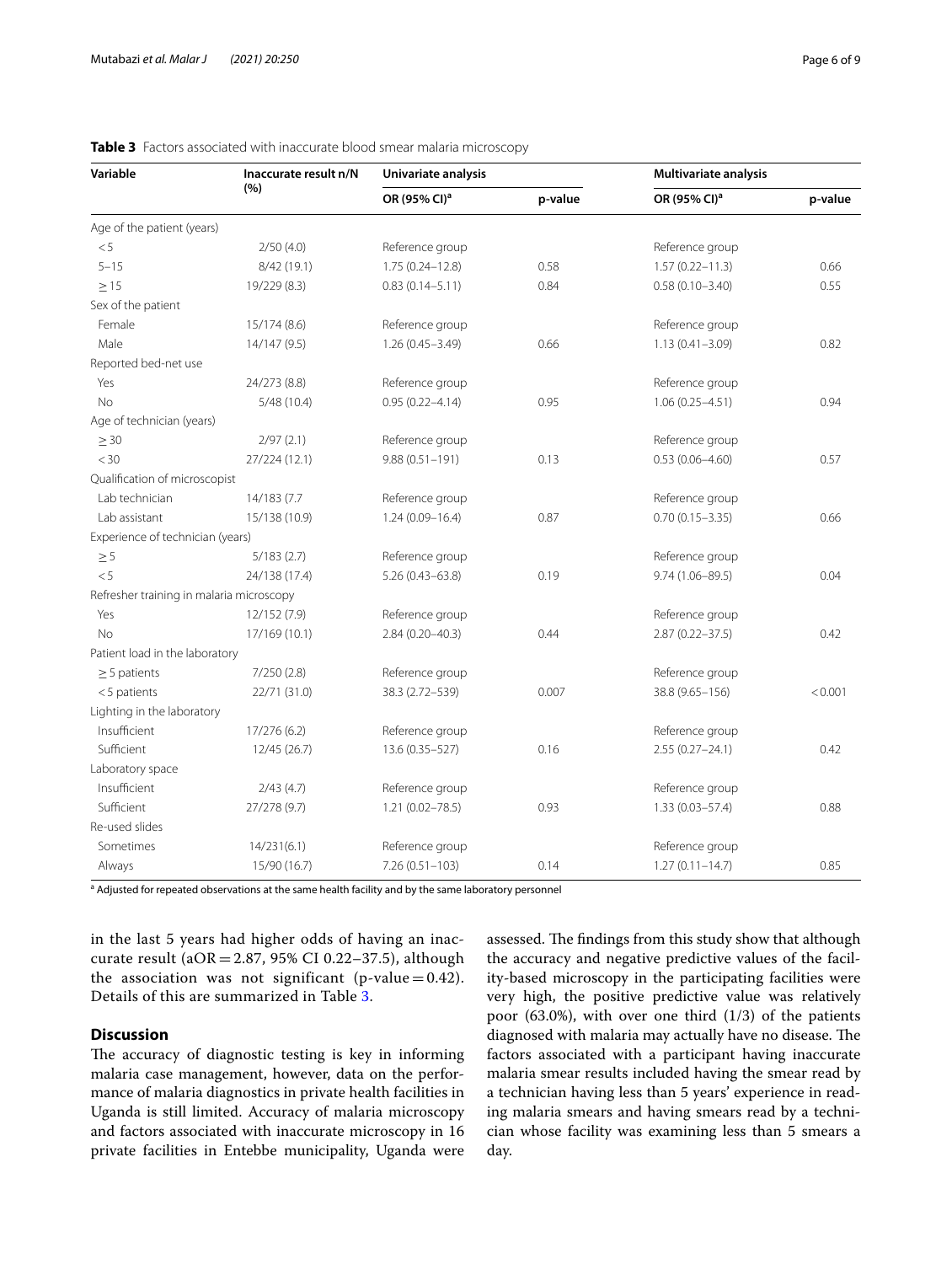Accurate diagnosis of malaria is vital for efective management and control of malaria. In Uganda, microscopy remains the gold standard for malaria diagnosis [\[3](#page-7-2)]. Malaria microscopy has advantages over rapid diagnostic tests (RDTs) in that it can be used to diferentiate malaria species and quantify the parasitaemia and, therefore, is more informative in terms of the most appropriate care to provide a patient [[20\]](#page-8-0). In this study, microscopy was highly accurate, however, one third of the patients diagnosed as having malaria may actually have no the disease. These results provide some assurance that microscopy is still a reliable tool for detecting patients with malaria that present to the private health sector in Uganda. However, the results also raise concerns that a number of patients diagnosed with malaria in this setting, where most patients are frst treated in the country [\[21](#page-8-1)] may not actually have the disease, resulting in over-diagnosis of malaria. Overdiagnosis of malaria is of concern as it results in anti-malarial drug misuse which may increase the risk of drug resistance, costs to the patient, and missing the true diagnosis for the presenting symptoms.

Although present, the observed rates of malaria overdiagnosis in this study are still much lower than what has been previously recorded in the country. Outpatient malaria over-diagnosis rates are massive in Uganda, reaching as high as 79% in public health facilities [\[6](#page-7-10), [22](#page-8-2)]. Some improvement in malaria microscopy has been achieved in the last decade, and this has been attributed to in-service training and continuous support supervision [[16,](#page-7-12) [23\]](#page-8-3). However, in this study, no in-service training activities have been conducted in the private facilities in the study area in the last 10 years. Therefore, the differences in performance observed in this study could not be attributed to in-service training, but may be due to the facilities taking care of fewer manageable numbers of patients compared to the overwhelming patient loads in public facilities, allowing them time to correctly stain and examine the slides.

It is also important to note that only two of the laboratory technicians were responsible for majority of the inaccurate results. Poor microscopy has been associated with multiple factors including; (1) poor training, supervision, and skills maintenance, (2) poor slide preparation techniques, (3) very heavy workloads, (4) poor condition of the microscope, and (5) lack of quality essential laboratory supplies [[24](#page-8-4)[–26](#page-8-5)]. In this study, the experience of the laboratory technologist conducting the smear reading was signifcantly associated with having inaccurate results. Experience in this study was through either reading many blood smears a day or having more years of reading malaria smears. Experience has previously been highlighted as an important factor in improving the accuracy of malaria microscopy [[27](#page-8-6)] and the WHO recommends reading of at least 10 slides a month in order to maintain the competence of correctly trained microscopists [[28\]](#page-8-7).

The team recognizes some limitations in the study including; (1) the study team was stationed at the participating facilities and conducted exit interview with patients seen in the laboratory. This could have modifed the behaviour of the laboratory technologists, such that more attention was paid to the smear reading than what was routinely practiced. Indeed studies have reported that medical personnel often modify behaviour when they are aware that they are being observed [[29](#page-8-8)]. This type of bias was minimized by not revealing to the facility personnel that the disease of interest was malaria but were interested in patients sent to the laboratory. In addition, the study staff spent up to 2 months at the facilities and therefore, it is believed that any change in routine practices that may have occurred at the start of the study may have been reverted by the time the study came to an end, which is what is often observed in similar studies [\[29](#page-8-8)]. (2) Entebbe municipality is an urban area with unique characteristics that may not be similar to other regions in Uganda, for example all private facilities in the municipality are private for proft (PFP) health units unlike other regions where there is a mix of PFP and private not for proft (PNFP) facilities and thus limiting the generalizability of results to settings similar to the study area; (3) although parasite densities have been reported to afect the accuracy of microscopy [[30\]](#page-8-9), this study did not estimate the parasite densities and therefore unable to establish their contribution to the inaccurate results in this study.

In conclusion, the accuracy of malaria microscopy in the private facilities in Entebbe Municipality was high, although one third of patients diagnosed with malaria did not have the disease. Majority of the errors in smear readings were made by two laboratory technicians, and the main factor associated with inaccurate smear results was low experience in malaria microscopy. Inservice training may be sufficient to eliminate inaccurate smear results in this setting. The private facilities in this setting would be ideal model facilities to improve the quality of malaria microscopy in Uganda especially in the public sector, by acting as placement centers as well as having technologists at these facilities work as peer mentors for technologists at other facilities.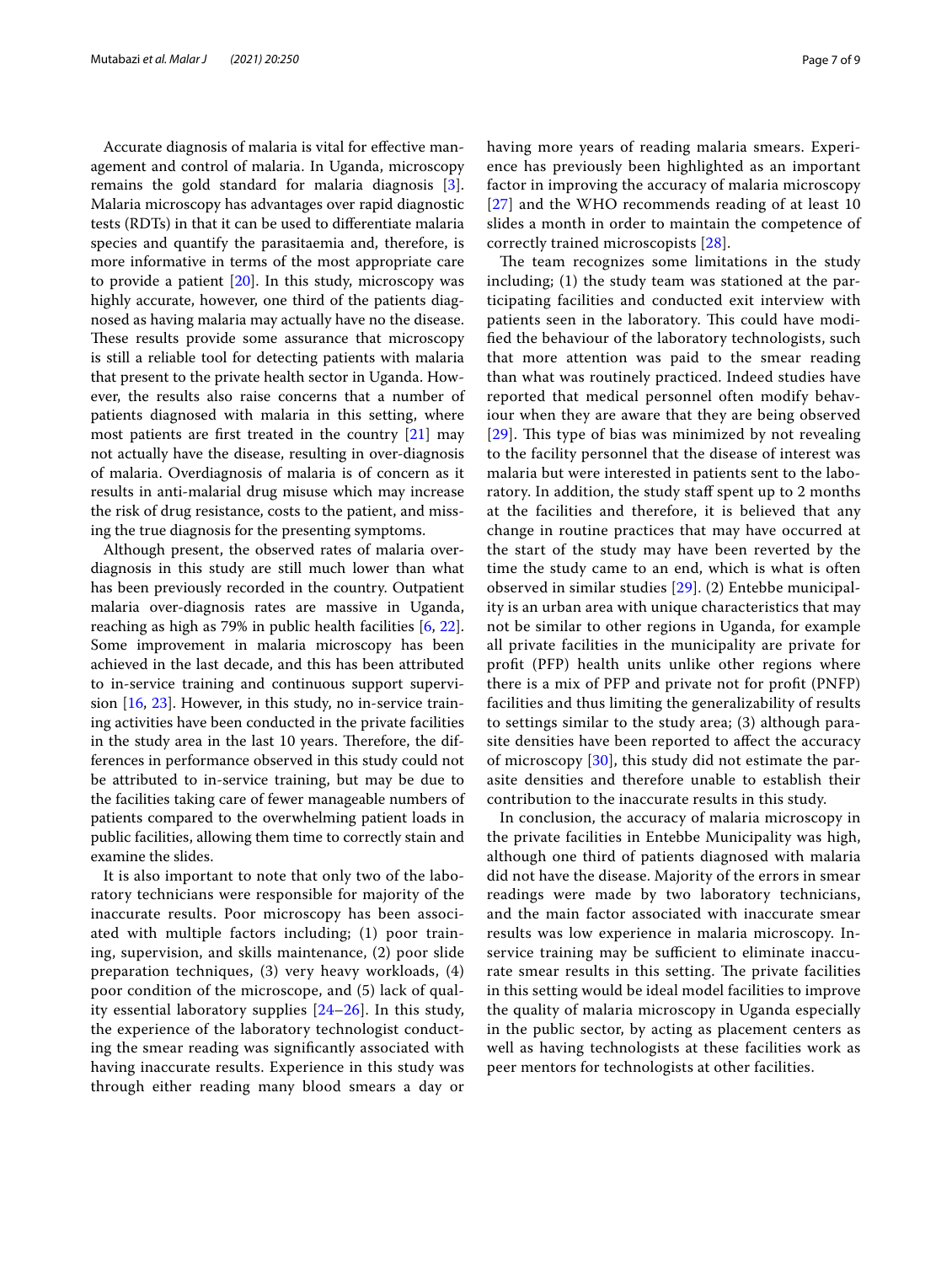#### **Abbreviations**

BS: Blood smear; CI: Confdence interval; DHIS2: District Health Information System-2; LLINs: Long-lasting insecticidal nets; MoH: Ministry of Health; NMCP: National Malaria Control Programme; NPV: Negative predictive value; OPD: Outpatient Department; OR: Odds ratio; PCR: Polymerase chain reaction; PFP: Private for proft; PNFP: Private not for proft; PPV: Positive predictive value; RDTs: Rapid diagnostic tests; SOMREC: School of Medicine Research and Ethics Committee; WHO: World Health Organization.

#### **Acknowledgements**

We would like to acknowledge Makerere University Malaria Training Program for the fnancial support, and Miss Rhoda Namubiru and Susan Mugumya for the administrative support. We would also like to acknowledge and thank Mr. Kigundu Moses from Molecular Laboratory (MoLab) who participated in the expert reading of the blood slides. Finally, we are grateful to Entebbe Municipal Council-Health Department and administration of the participating health facilities in Entebbe Municipality for granting us permission to conduct the study and participants for their involvement in this study.

#### **Authors' contributions**

TM and JIN conceived the study. TM, JIN, EA, AK, AN, AM, CK, SPK, PBK, JNK, GD and MRK designed the study. TM, PO<sub>1</sub>, PO<sub>2</sub>, ES, GD and JIN conducted the analysis. TM, SPK, EA, PBK, JNK, GD and JIN drafted or revised the manuscript. All authors have reviewed the fnal manuscript. All authors read and approved the fnal manuscript.

#### **Funding**

Funding was provided by the National Institutes of Health as part of the Fogarty International Centers of the National Institutes of Health under Award Number D43TW010526. JIN is supported by the Fogarty International Center (Emerging Global Leader Award grant number K43TW010365). The funders had no role in the study design, data collection and analysis, decision to publish or preparation of the manuscript.

#### **Availability of data and materials**

The datasets used and/or analysed during the current study are available from the corresponding author on reasonable request.

#### **Declarations**

#### **Ethics approval and consent to participate**

Ethical approval was obtained from the School of Medicine Research and Ethics Committee-SOMREC-(#REC REF 2018-043) of Makerere University College of Health Sciences. At each of the health facility, the facility in-charge provided permission for the study to be conducted at the facility. Written informed consent was sought from participants including the patients and the laboratory personnel prior to study participation.

#### **Consent for publication**

All authors have given their consent for this publication.

#### **Competing interests**

The authors declare that they have no competing interests.

#### **Author details**

<sup>1</sup> School of Medicine, Makerere University College of Health Sciences, P.O. Box 7072, Kampala, Uganda. <sup>2</sup> Directorate of Medical Services, Special Forces Command, Uganda People's Defence Forces, P.O. Box 11, Entebbe, Uganda. 3 <sup>3</sup>Infectious Diseases Research Collaboration (IDRC), P.O. Box 7475, Kampala, Uganda. <sup>4</sup>Institute of Public Health and Management, Clarke International University, P.O. Box 7782, Kampala, Uganda. <sup>5</sup> Faculty of Health Sciences, Uganda Martyrs University, P.O. Box 5498, Kampala, Uganda. <sup>6</sup>Department of Medicine, University of California, San Francisco, San Francisco, USA.

Received: 22 February 2021 Accepted: 27 May 2021 Published online: 06 June 2021

#### **References**

- <span id="page-7-0"></span>1. WHO. World malaria R 2018. Geneva: WH, Organization. 2018. [https://](https://www.who.int/malaria/publications/world-malaria-report-2018/en/) [www.who.int/malaria/publications/world-malaria-report-2018/en/](https://www.who.int/malaria/publications/world-malaria-report-2018/en/). Accessed 05 Mar 2019.
- <span id="page-7-1"></span>2. Ministry of Health Uganda. Malaria operational plan FY. 2019. [https://](https://www.pmi.gov/docs/default-source/default-document-library/malaria-operational-plans/fy19/fy-2019-uganda-malaria-operational-planpdf?sfvrsn=3) [www.pmi.gov/docs/default-source/default-document-library/malar](https://www.pmi.gov/docs/default-source/default-document-library/malaria-operational-plans/fy19/fy-2019-uganda-malaria-operational-planpdf?sfvrsn=3) [ia-operational-plans/fy19/fy-2019-uganda-malaria-operational-planpdf?](https://www.pmi.gov/docs/default-source/default-document-library/malaria-operational-plans/fy19/fy-2019-uganda-malaria-operational-planpdf?sfvrsn=3) [sfvrsn](https://www.pmi.gov/docs/default-source/default-document-library/malaria-operational-plans/fy19/fy-2019-uganda-malaria-operational-planpdf?sfvrsn=3)=3. Accessed 05 Sept 2019.
- <span id="page-7-2"></span>Ministry of Health Uganda. Uganda clinical guidelines 2016. [http://libra](http://library.health.go.ug/publications/guidelines/uganda-clinical-guidelines-2016) [ry.health.go.ug/publications/guidelines/uganda-clinical-guidelines-2016.](http://library.health.go.ug/publications/guidelines/uganda-clinical-guidelines-2016) Accessed 23 July 2020.
- <span id="page-7-3"></span>4. Bell D, Perkins MD. Making malaria testing relevant: beyond test purchase. Trans R Soc Trop Med Hyg. 2008;102:1064–6.
- <span id="page-7-4"></span>5. Worges M, Celone M, Finn T, Chisha Z, Winters A, Winters B, et al. Malaria case management in Zambia: a cross-sectional health facility survey. Acta Trop. 2019;195:83–9.
- <span id="page-7-10"></span>6. Nankabirwa J, Zurovac D, Njogu JN, Rwakimari JB, Counihan H, Snow RW, et al. Malaria misdiagnosis in Uganda—implications for policy change. Malar J. 2009;8:66.
- <span id="page-7-5"></span>7. Nankabirwa JI, Yeka A, Arinaitwe E, Kigozi R, Drakeley C, Kamya MR, et al. Estimating malaria parasite prevalence from community surveys in Uganda: a comparison of microscopy, rapid diagnostic tests and polymerase chain reaction. Malar J. 2015;14:528.
- <span id="page-7-6"></span>8. Juma E, Zurovac D. Changes in health workers' malaria diagnosis and treatment practices in Kenya. Malar J. 2011;10:1.
- Zurovac D, Tibenderana JK, Nankabirwa J, Ssekitooleko J, Njogu JN, Rwakimari JB, et al. Malaria case-management under artemether–lume‑ fantrine treatment policy in Uganda. Malar J. 2008;7:181.
- <span id="page-7-7"></span>10. Parsel SM, Gustafson SA, Friedlander E, Shnyra AA, Adegbulu AJ, Liu Y, et al. Malaria over-diagnosis in Cameroon: diagnostic accuracy of fluorescence and staining technologies (FAST) malaria stain and LED microscopy versus Giemsa and bright feld microscopy validated by polymerase chain reaction. Infect Dis Poverty. 2017;6:32.
- <span id="page-7-8"></span>11. Chandler CI, Mangham L, Njei AN, Achonduh O, Mbacham WF, Wiseman V. As a clinician, you are not managing lab results, you are managing the patient': how the enactment of malaria at health facilities in Cameroon compares with new WHO guidelines for the use of malaria tests. Soc Sci Med. 2012;74:1528–35.
- 12. Ezeoke OP, Ezumah NN, Chandler CC, Mangham-Jeferies LJ, Onwujekwe OE, Wiseman V, et al. Exploring health providers' and community perceptions and experiences with malaria tests in South-East Nigeria: a critical step towards appropriate treatment. Malar J. 2012;11:368.
- <span id="page-7-9"></span>13. Polage CR, Bedu-Addo G, Owusu-Ofori A, Frimpong E, Lloyd W, Zurcher E, et al. Laboratory use in Ghana: physician perception and practice. Am J Trop Med Hyg. 2006;75:526–31.
- <span id="page-7-11"></span>14. Bates I, Bekoe V, Asamoa-Adu A. Improving the accuracy of malariarelated laboratory tests in Ghana. Malar J. 2004;3:38.
- 15. Ssekabira U, Bukirwa H, Hopkins H, Namagembe A, Weaver MR, Sebuyira LM, et al. Improved malaria case management after integrated teambased training of health care workers in Uganda. Am J Trop Med Hyg. 2008;79:826–33.
- <span id="page-7-12"></span>16. Kiggundu M, Nsobya SL, Kamya MR, Filler S, Nasr S, Dorsey G, et al. Evaluation of a comprehensive refresher training program in malaria microscopy covering four districts of Uganda. Am J Trop Med Hyg. 2011;84:820–4.
- <span id="page-7-13"></span>17. Rutebemberwa E, Pariyo G, Peterson S, Tomson G, Kallander K. Utilization of public or private health care providers by febrile children after user fee removal in Uganda. Malar J. 2009;8:45.
- <span id="page-7-14"></span>18. Ministry of Health Uganda. Uganda Malaria indicator survey 2018– 19. [https://www.dhsprogram.com/pubs/pdf/MIS34/MIS34.pdf.](https://www.dhsprogram.com/pubs/pdf/MIS34/MIS34.pdf) Uganda Ministry of Health; 2020.
- <span id="page-7-15"></span>19. Odongo-Aginya E, Ssegwanyi G, Kategere P, Vuzi PC. Relationship between malaria infection intensity and rainfall pattern in Entebbe peninsula, Uganda. Afr Health Sci. 2005;5:238–45.